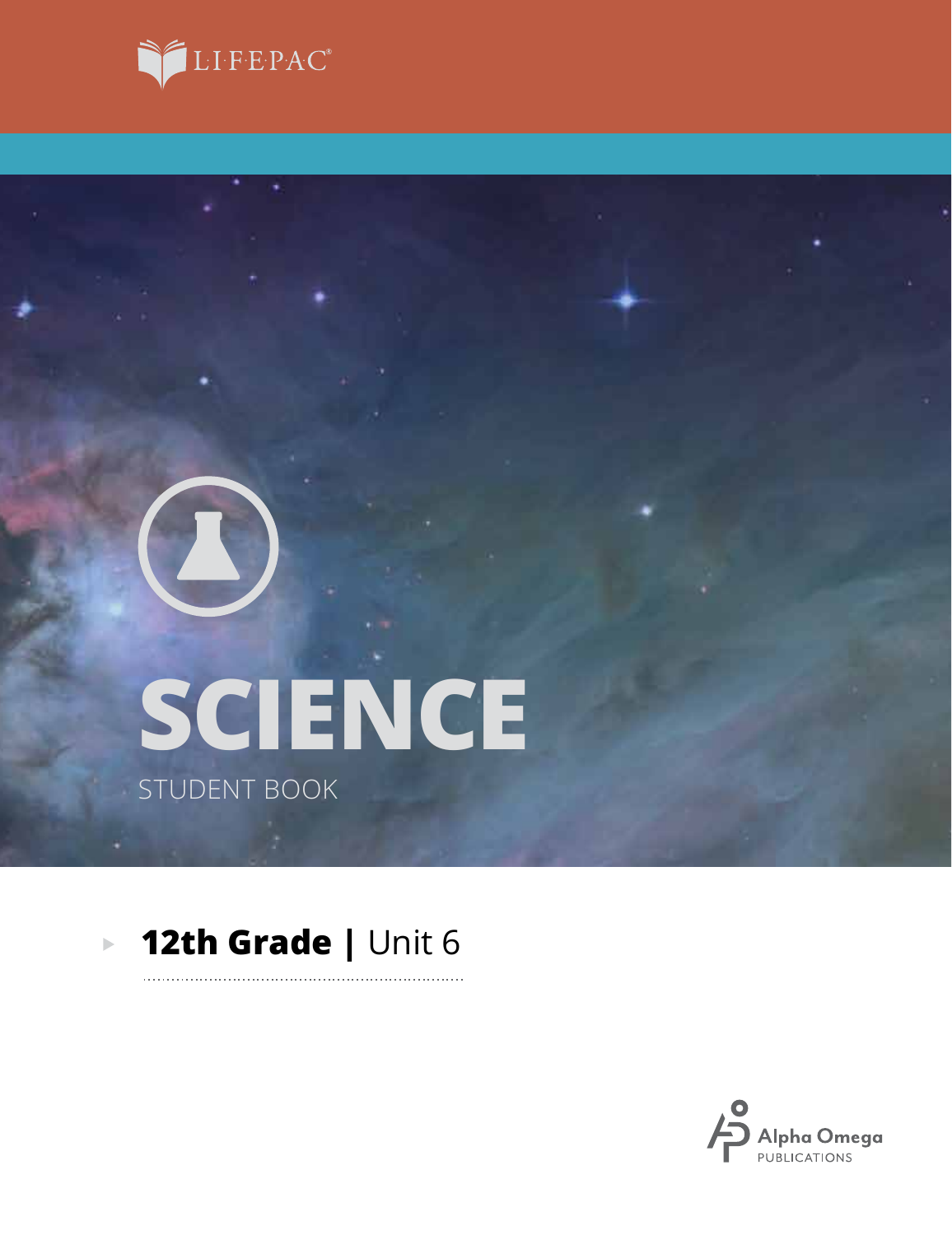# **SCIENCE 1206** STATIC ELECTRICITY

INTRODUCTION **|3**

### **1. ELECTRIC CHARGES 5** THE NATURE OF CHARGES **|5** THE TRANSFER OF CHARGES **|13** SELF TEST 1 **|15 2. ELECTRIC FIELDS 17** CONFIGURATIONS **|18** NATURAL FIELDS **|21** SELF TEST 2 **|22 3. ELECTRIC POTENTIAL 24** POTENTIAL AND FIELDS **|24** POTENTIAL AND ENERGY **|26** EXAMPLES **|28** SELF TEST 3 **|30 GLOSSARY 33**



**LIFEPAC Test is located in the center of the booklet.** Please remove before starting the unit.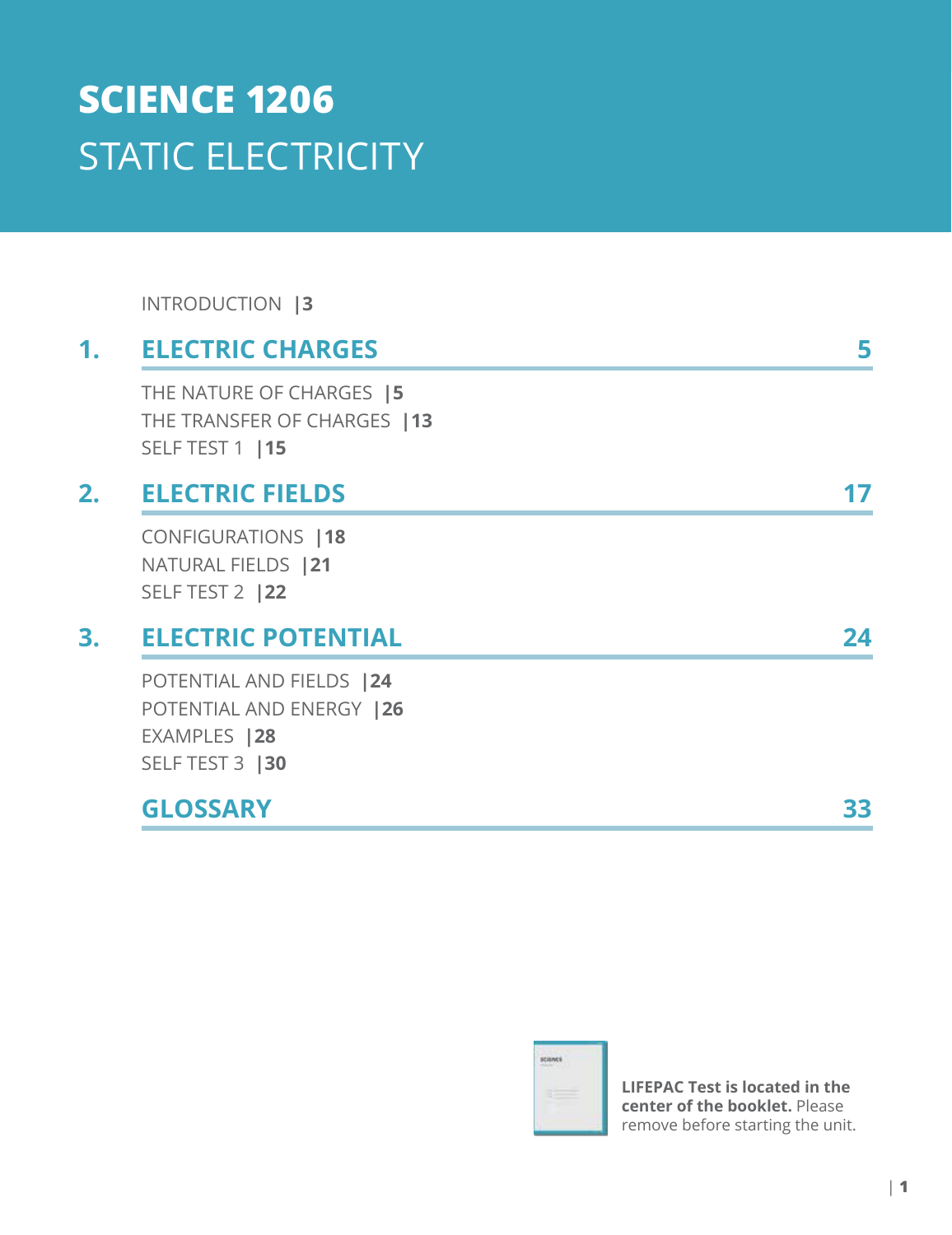**Author:** James T. Coleman, Ph.D.

**Editor:** Alan Christopherson, M.S.

#### **Media Credits:**

**Page 9:** © phive2015, iStock, Thinkstock; **11:** © SW\_Photo, iStock, Thinkstock; **13:** © Dorling Kindersley, Thinkstock; **17:** © Wavebreakmedia Ltd, Thinkstock; **21:** © LaurieStraatman, iStock, Thinkstock.



**804 N. 2nd Ave. E. Rock Rapids, IA 51246-1759**

© MM by Alpha Omega Publications, Inc. All rights reserved. LIFEPAC is a registered trademark of Alpha Omega Publications, Inc.

All trademarks and/or service marks referenced in this material are the property of their respective owners. Alpha Omega Publications, Inc. makes no claim of ownership to any trademarks and/or service marks other than their own and their affiliates, and makes no claim of affiliation to any companies whose trademarks may be listed in this material, other than their own.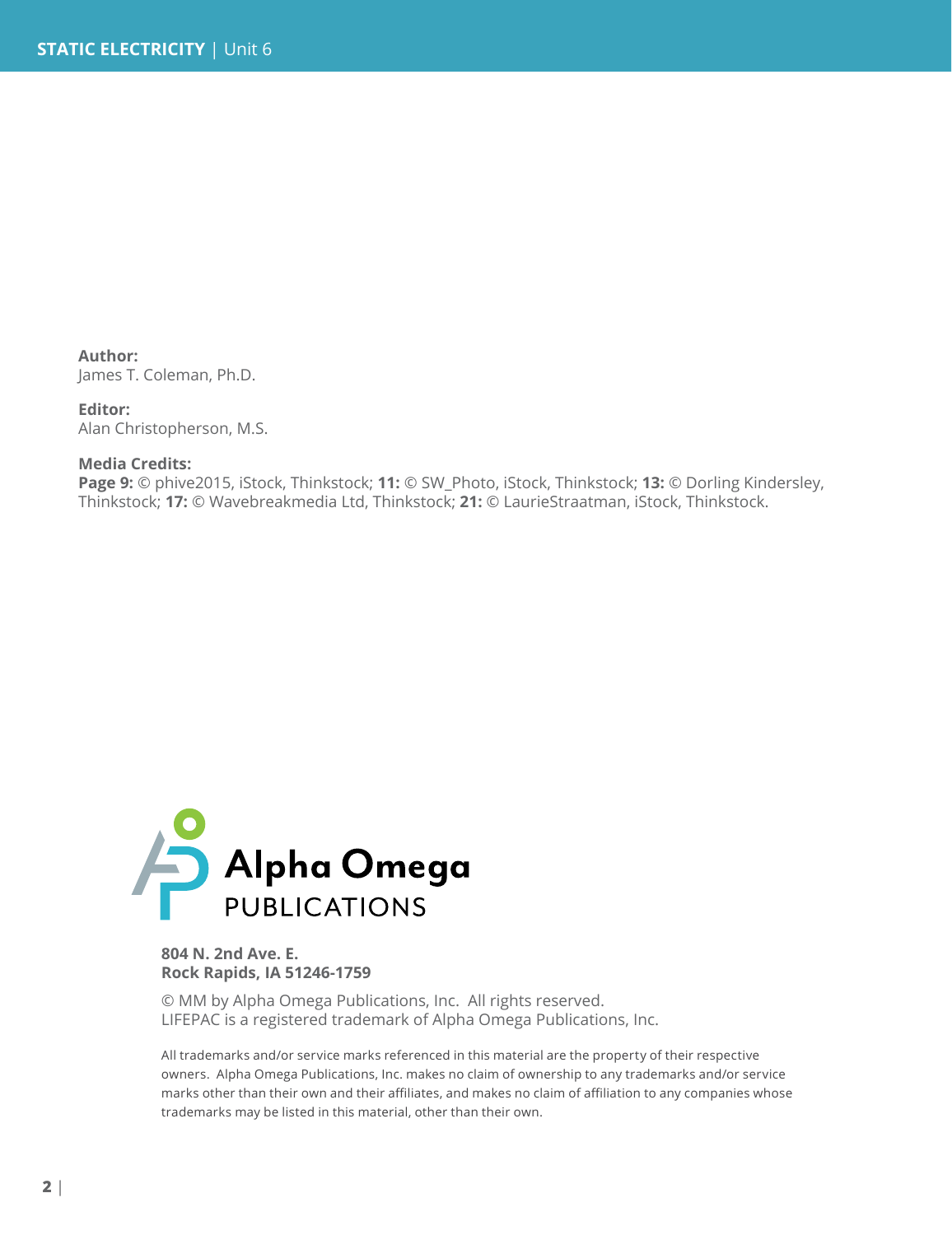# **Static Electricity**

### **Introduction**

So far, you have studied topics in physics dealing with kinematics, dynamics, waves, and light. This LIFEPAC® is the first to deal with electrophysics, the relation of the electrical nature of matter to physical systems. Static electricity deals with the physical laws of the interaction of steady electric fields with charges and conductors. These steady fields produce forces on objects and currents in conductors, for example. Our present electronic age is based upon a knowledge of static electricity.

In this LIFEPAC you will study the laws that the Lord has provided in nature that permit such wonders as lightning and the aurora borealis, or northern lights. These electrical phenomena have been provided by the Master Designer. From outer space to the depths of the sea, the laws of electrical charge are at work. These areas also are under the Master Designer's control. Isaiah 30:30 speaks of lightning as "... the lighting down of his arm …"

## **Objectives**

**Read these objectives.** The objectives tell you what you will be able to do when you have successfully completed this LIFEPAC. When you have finished this LIFEPAC, you should be able to:

- **1.** Trace the conceptual development of electric charges.
- **2.** Explain why some materials are good conductors.
- **3.** Solve problems involving Coulomb's law.
- **4.** Tell two ways that charges are transferred.
- **5.** Sketch the configuration of electric fields.
- **6.** Relate electric potential to fields and to energy.
- **7.** Solve problems involving electric field strength.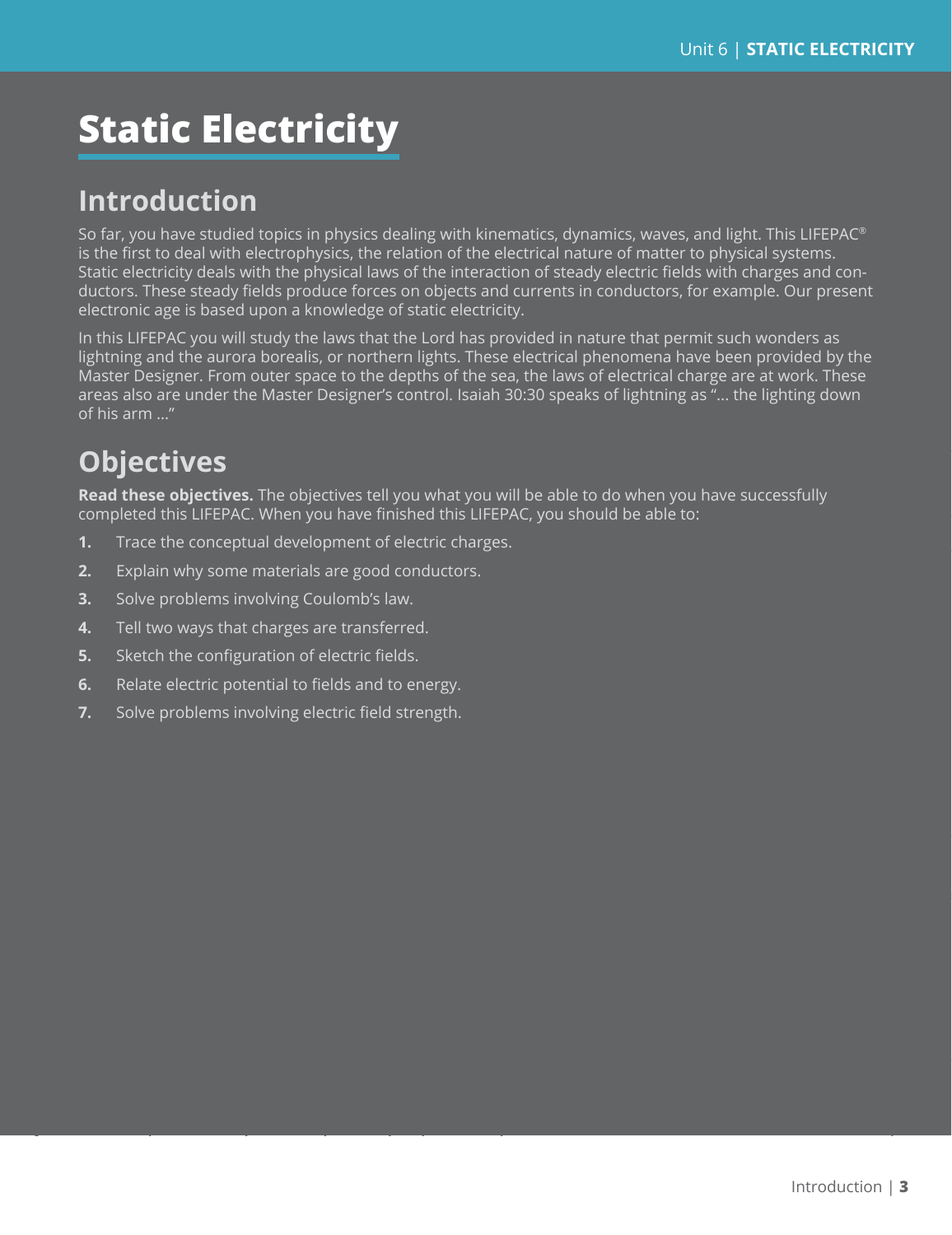Survey the LIFEPAC. Ask yourself some questions about this study and write your questions here.

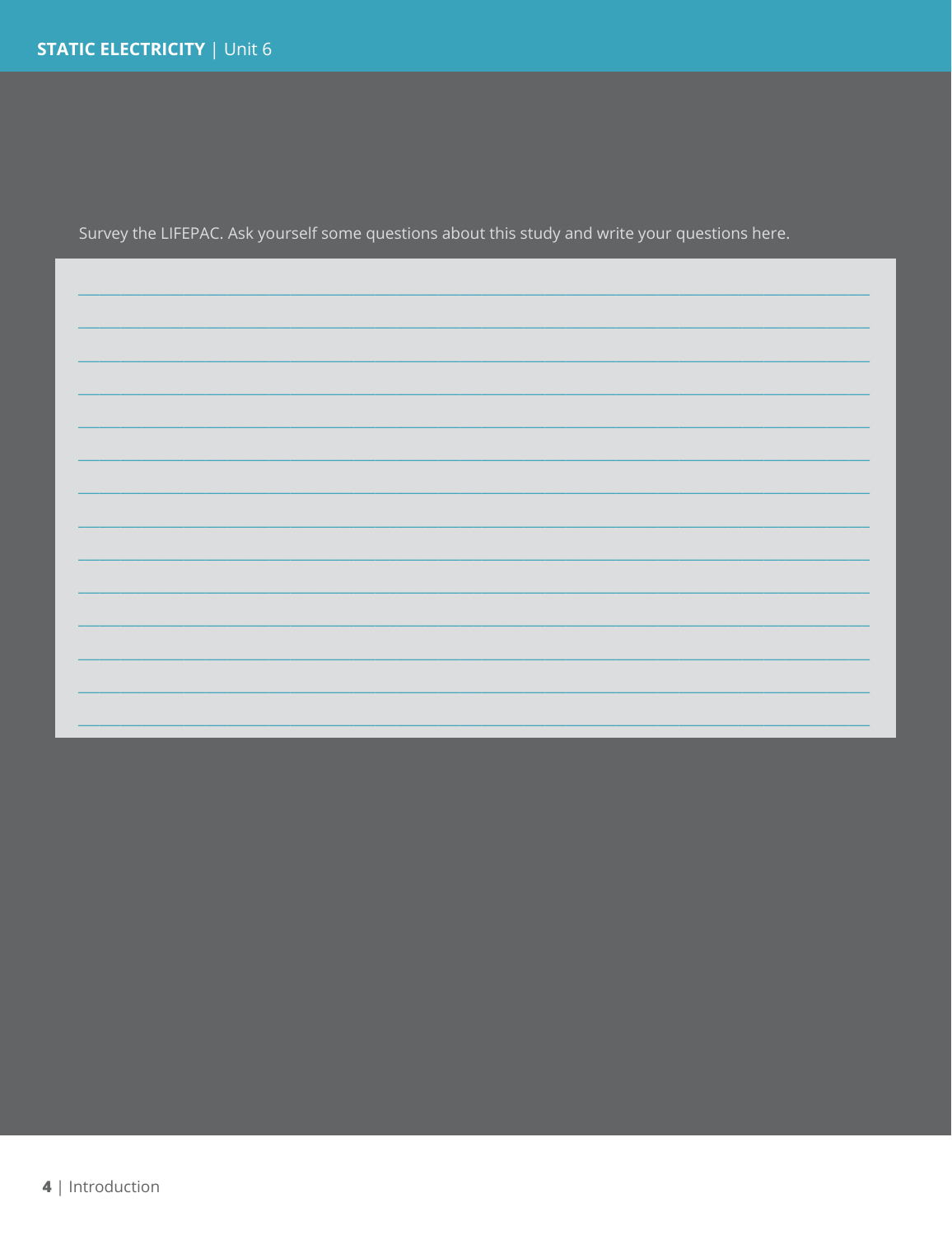# 1. ELECTRIC CHARGES

Gravity, magnetism, and electricity are the three forces in the universe that act without need of an intervening medium. Gravity acts across billions of kilometers of high-vacuum space to hold galaxies together. Magnetism is the weakest of the three; nevertheless, it is a significant characteristic of our planet. Electricity, both static and current, plays an integral part in all developed societies.

### **Section Objectives**

**Review these objectives.** When you have completed this section, you should be able to:

- 1. Trace the conceptual development of electric charges.
- 2. Explain why some materials are good conductors.
- 3. Solve problems involving Coulomb's law.
- 4. Tell two ways that charges are transferred.

### **Vocabulary**

**Study these words to enhance your learning success in this section.**

**conductor Coulomb's law insulator lightning**

**Note:** *All vocabulary words in this LIFEPAC appear in* **boldface** *print the first time they are used. If you are not sure of the meaning when you are reading, study the definitions given.*

### **THE NATURE OF CHARGES**

The effect produced by rubbing two nonconducting substances together was known to the Greeks. In more recent times, investigations that would be classified as scientific experiments were performed in England and the United States. A quantitative definition of electrostatic forces has been formulated.

**Conceptual development.** The early ideas of charge were the result of experiments carried out by William Gilbert (1540–1603), personal physician of England's Queen Elizabeth I. He noted that electric charges were produced by "rubbing a galosh against a fur coat." He also discovered that electric charges could be produced by rubbing a glass wand with a silk handkerchief. William Gilbert made the early discoveries that served as a foundation for our understanding of electrical charges. The ultimate result of these discoveries is our electronic age.

Gilbert did some simple experiments that showed the nature of electrical charges. He suspended two light spheres on threads and brought charged objects near the spheres. He rubbed a rubber wand with a piece of fur and touched the wand to the spheres. He noticed that the spheres repelled each other.

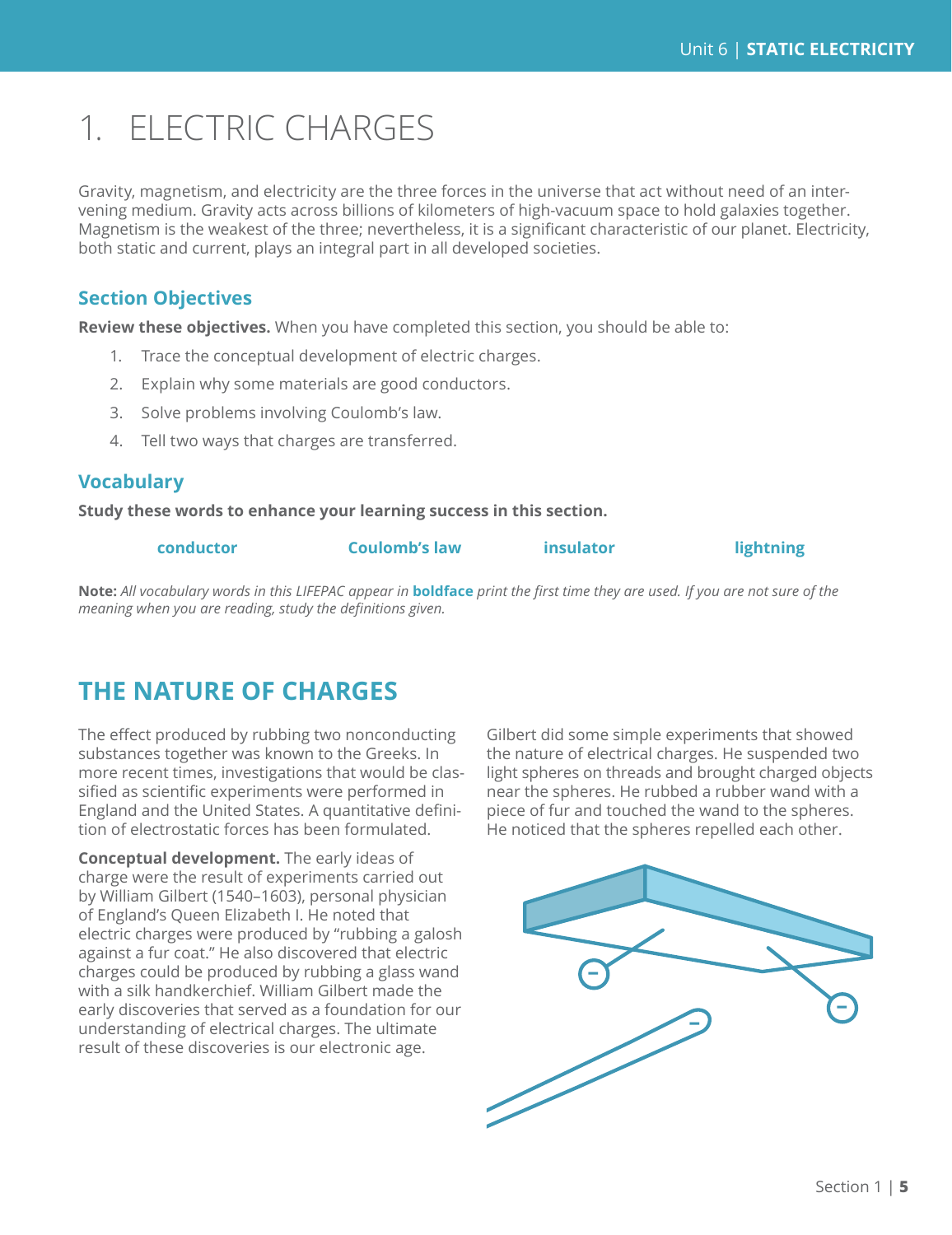When Gilbert touched (grounded) the spheres with his hand, they returned to their normal positions.

He then rubbed the wand with the fur again, but this time he touched the fur against the spheres. They again became charged and repelled each other.

He tried one other experiment, this time touching one sphere with the wand and the other with the fur. The result was that the spheres now attracted each other.

Gilbert concluded that the two charges must be different, and thus that charges occur in two varieties.

Gilbert performed experiments using a glass wand and a silk handkerchief and found that the effects were repeated even though the rubber wand and fur were not used. The properties of electri cal charge were thus not limited to the use of the rubber and fur. Gilbert found that a glass wand produced a charge *opposite* to that produced by the rubber wand.

In the late eighteenth century, the American scien tist and statesman, Benjamin Franklin, gave names to the electrical charges studied by Gilbert. Franklin called the charge from the fur and the glass rod, *positive*; and the charge on the rubber wand, *nega tive*. This designation is still in use today. All electri cally charged bodies are either negative or positive. The early experiments, however, did not indicate the nature of an electrical charge.

You may have experienced this same process after walking across a rug and getting a shock when you touched the doorknob. The same electrical charge may build up in a clothes dryer. Some fabrics are able to separate the electrical charge into positive and negative portions. The friction of two objects rubbing against each other causes the separation of electricity into the positive and negative parts. Some objects are **insulators** and do not distribute or com municate a charge to any other part of their bodies.

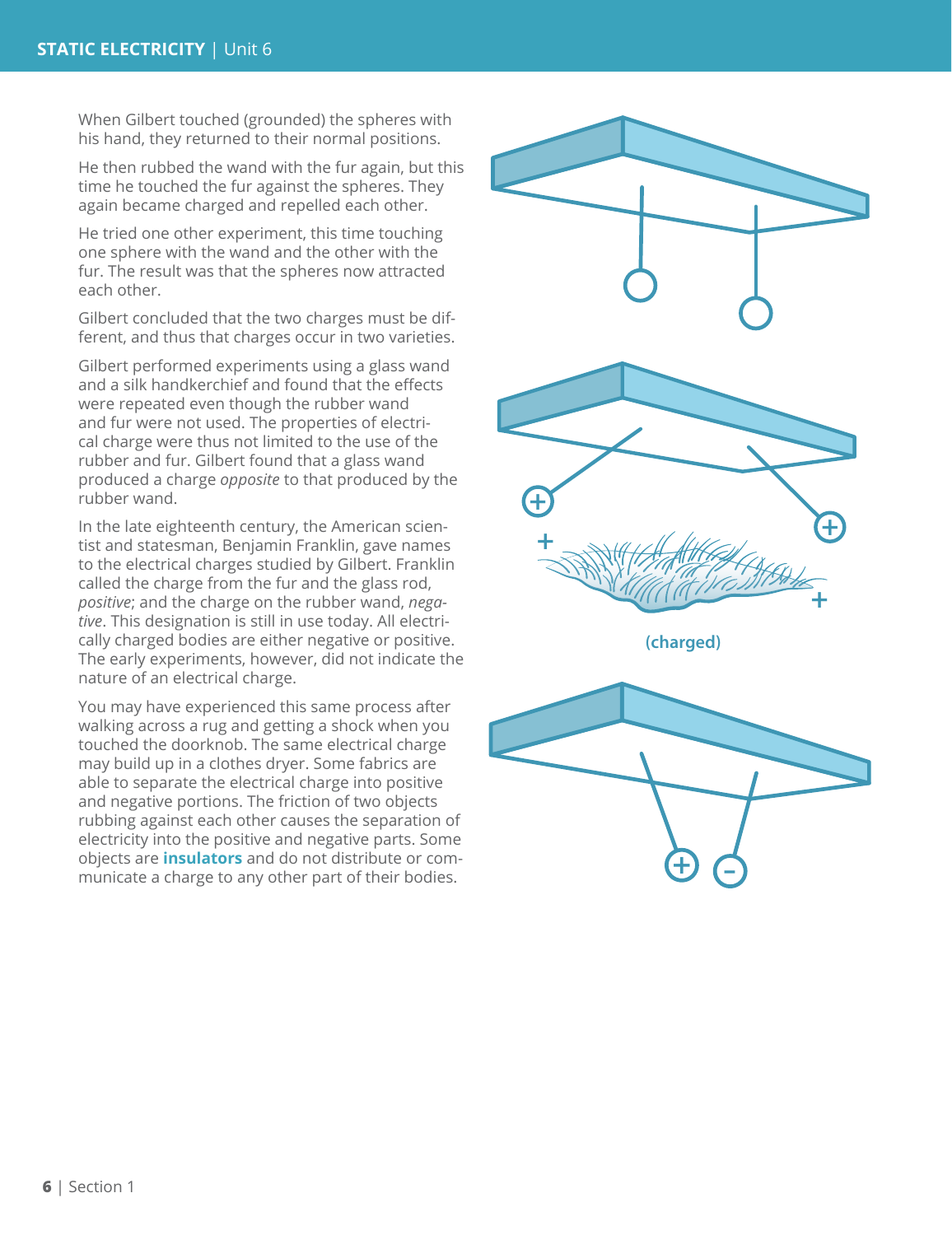### **Answer these questions.**

**1.1** Why do charges build up on clothing in an electric dryer?

| 1.2 | Why do some types of fabric build up more charge than others?                                                                                                       |                                                                       |  |  |  |
|-----|---------------------------------------------------------------------------------------------------------------------------------------------------------------------|-----------------------------------------------------------------------|--|--|--|
|     | ,我们也不能在这里的时候,我们也不能会在这里,我们也不能会在这里,我们也不能会在这里,我们也不能会在这里的时候,我们也不能会在这里,我们也不能会不能会不能会。<br>第2012章 我们的时候,我们的时候,我们的时候,我们的时候,我们的时候,我们的时候,我们的时候,我们的时候,我们的时候,我们的时候,我们的时候,我们的时候,我 |                                                                       |  |  |  |
|     |                                                                                                                                                                     |                                                                       |  |  |  |
|     | Choose the correct answer.                                                                                                                                          |                                                                       |  |  |  |
| 1.3 | Charged spheres repel each other when _______.                                                                                                                      |                                                                       |  |  |  |
|     |                                                                                                                                                                     |                                                                       |  |  |  |
|     | a. they are charged<br>b. they are charged oppositely<br>c. they both received the same type of charge                                                              |                                                                       |  |  |  |
| 1.4 | Charged spheres attract each other when _______.                                                                                                                    |                                                                       |  |  |  |
|     | a. they are charged by the same object<br>c. the air is dry                                                                                                         | b. they are touched after grounding<br>d. they are oppositely charged |  |  |  |
|     | <b>Complete these sentences.</b>                                                                                                                                    |                                                                       |  |  |  |
| 1.5 | Electrical charges were named by _________________________________.                                                                                                 |                                                                       |  |  |  |
| 1.6 |                                                                                                                                                                     |                                                                       |  |  |  |
| 1.7 |                                                                                                                                                                     |                                                                       |  |  |  |

**1.8** An object may be charged either a. \_\_\_\_\_\_\_\_\_\_\_\_\_\_\_\_\_\_\_\_\_\_\_\_\_\_\_\_ or b. \_\_\_\_\_\_\_\_\_\_\_\_\_\_\_\_\_\_\_\_\_\_\_\_\_\_\_\_\_\_\_ .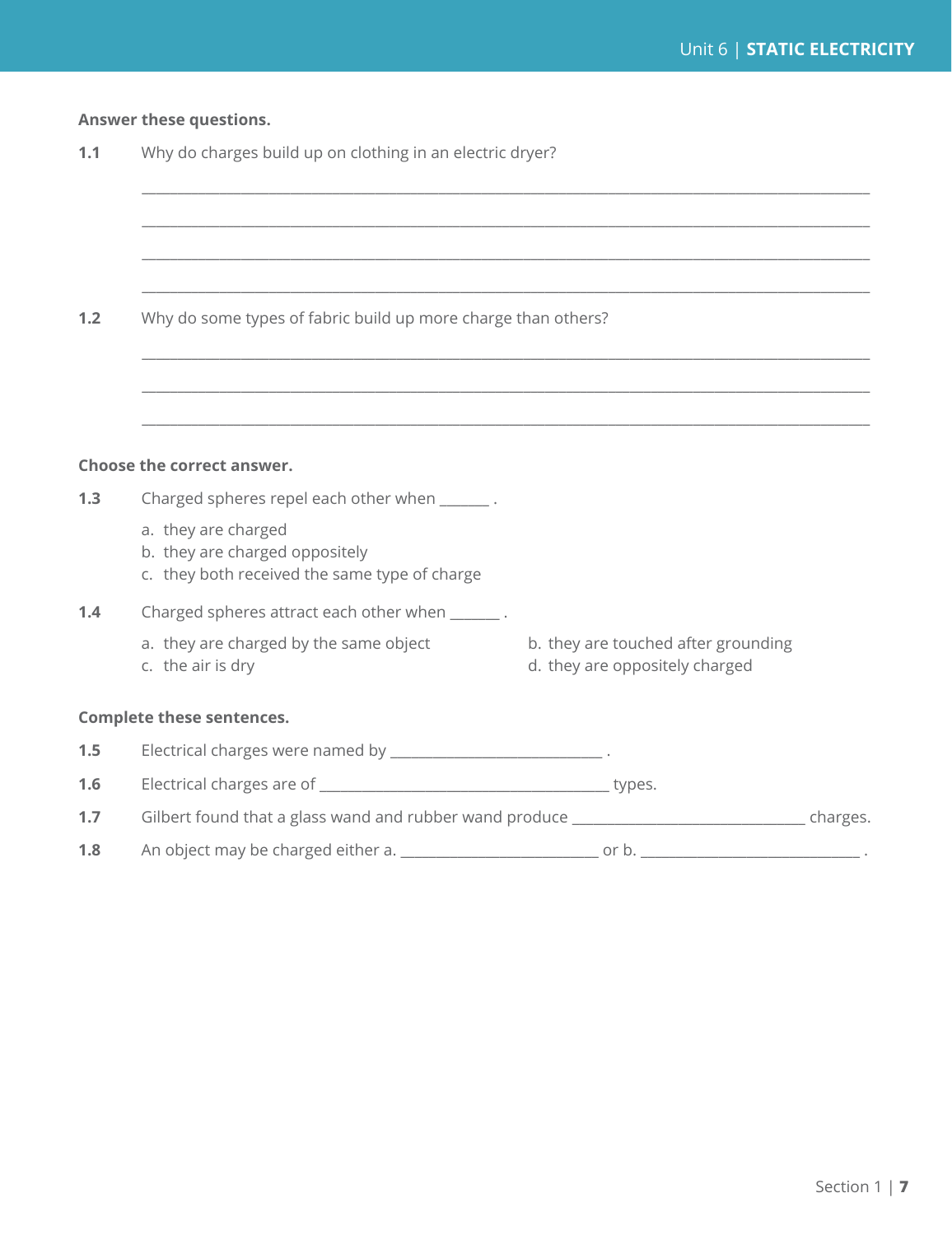

**The electron.** What the early experimenters did not realize was that the basic unit of electrical charge is the tiny electron. No one has seen an electron, but we know it has the simplest form of electrical charge. Atoms consist of a positively charged nucleus and negatively charged electrons encircling the nucleus. The charges are in balance. The electrons are found in outer shells surrounding the nucleus.

Conductors have many "free" electrons in their atoms, electrons that can easily be moved away from their normal orbits. If an object has an excess of free electrons, the body is charged negatively. If electrons are removed from the atoms of a conducting material, the balance in each atom is upset. Electrons missing from the outer rings will leave the atom with a net positive charge.

If a conducting material (metal) has electrons drawn from its atoms, the charges on the nucleus of each atom are no longer balanced by the outer-orbit electrons. To make the metal positively charged requires the removal of electrons. The positive charge is thus the result of a lack of electrons in the outer shells of the atoms.

A body becomes negatively charged when electrons are added to the material. These *free electrons* can be transferred by contact. If the outer shells of the atoms all have enough electrons to give a proper balance, additional electrons are considered surplus; the conductor now has a negative charge. The negative charge is the result of a surplus of electrons in the material.

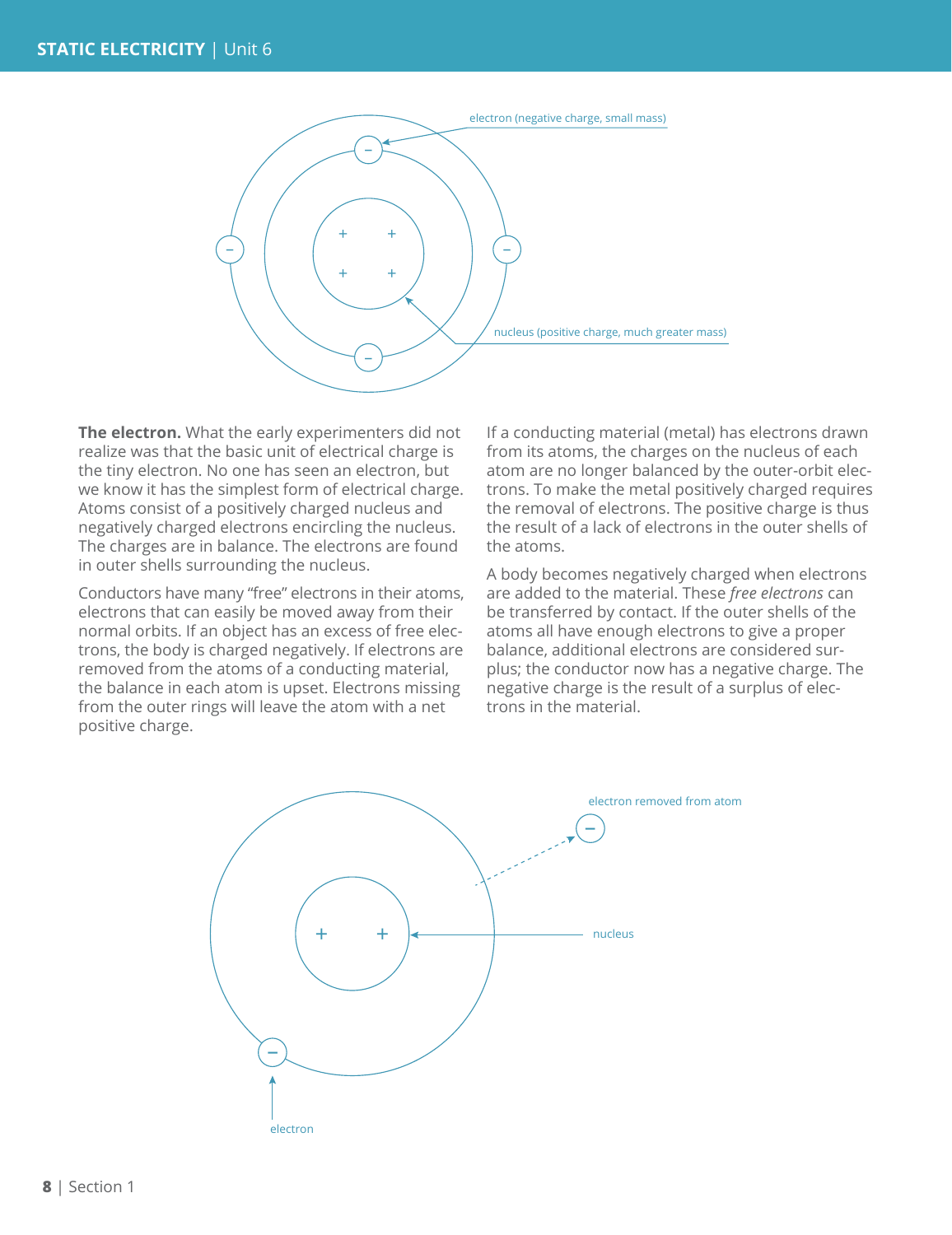#### **Answer** *true* **or** *false***.**

| 1.9  | The unit of electrical charge is the proton.                |
|------|-------------------------------------------------------------|
| 1.10 | An atom's nucleus has a positive charge.                    |
| 1.11 | The electrons and protons in an atom are always in balance. |
| 1.12 | The nucleus of an atom is much heavier than an electron.    |
| 1.13 | Good conductors have many free electrons.                   |
|      |                                                             |

#### **Complete these sentences.**

| 1.14                       | Neutral atoms may be made positive in charge by _________________________________.         |            |                         |  |  |  |
|----------------------------|--------------------------------------------------------------------------------------------|------------|-------------------------|--|--|--|
| 1.15                       |                                                                                            |            |                         |  |  |  |
|                            |                                                                                            |            |                         |  |  |  |
| Choose the correct answer. |                                                                                            |            |                         |  |  |  |
|                            | 1.17 Free electrons may be transferred between bodies by _______.                          |            |                         |  |  |  |
|                            | a. heat loss                                                                               | b. contact | c. action at a distance |  |  |  |
| 1.18                       | Negative charge in a conductor is a result of _______.                                     |            |                         |  |  |  |
|                            | a. lack of electrons<br>b. surplus of electrons<br>c. neutralization by the atom's nucleus |            |                         |  |  |  |

**Coulomb's law.** The early experiments with static charges showed how like charges repel and unlike charges attract. Experiments showed that when unlike charges were close to each other (but not touching), a large force was required to separate them. The closer they were moved together, the stronger the charges would attract. Similar results are observed for a light bulb or a heat source: In each case, the effect is stronger near the source.

The early experiments also showed that as two like-charged bodies were moved apart, the repelling force diminished. The "influence" of each charge on the other is reduced when the distance between them increases.